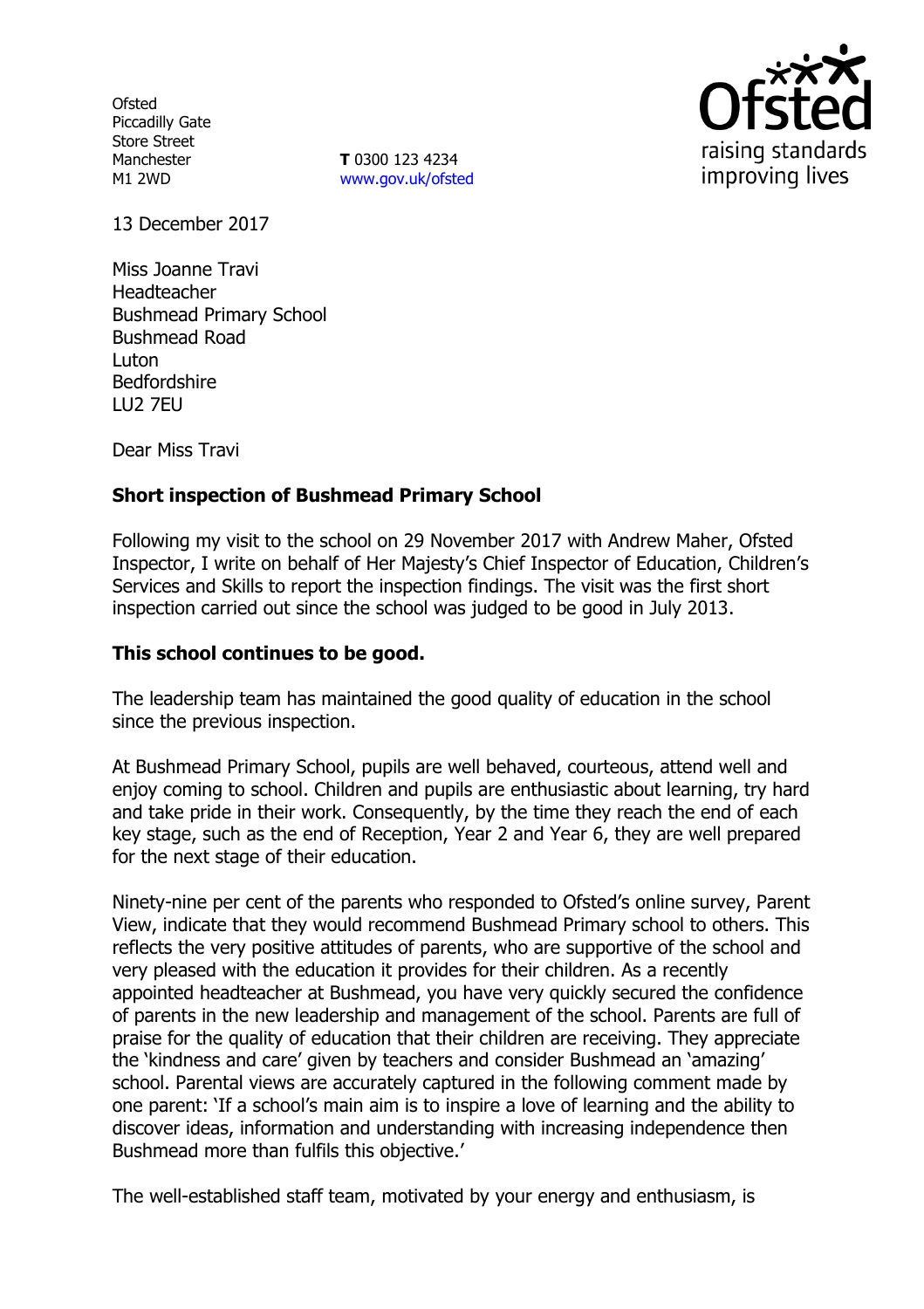

working effectively to take collective responsibility for pupils' progress and personal development. You are successfully galvanising the team to support you in your work. Staff feel valued and supported to develop in their roles. Consequently, the staff questionnaires demonstrate that morale is high and it was clear during the inspection that all staff are united in their ambition to improve the school's work for the benefit of the children and pupils at Bushmead. This is creating strong capacity for further, rapid improvement.

You have worked hard to get to know staff, pupils and parents as well as the context of the local community you are serving, very well. The overwhelming view of parents is that you have 'made a positive first impression'. You have dedicated time and brought 'fresh eyes' to finding out what already works at the school and what could be improved to ensure that children and pupils receive an even better education. You are not worried about challenging the status quo as you remain focused on ensuring that all children and pupils develop as successful young people of the future.

Governors are effective in their roles. The chair of the governing body has a very perceptive and realistic view of what the school does well and what is required to secure further improvements. New governors are being well inducted and are already demonstrating their strong sense of commitment to, and support for, the school. They bring a range of skills and experiences to the role. Collectively, leaders and governors provide clear direction to the school.

You, leaders and governors have an astute understanding about what needs to improve in the school and are making good progress in improving the school further and since its previous inspection. Leaders are working effectively together and are ambitious about pupils achieving success in their learning. You have identified that the curriculum needs further development across the school so that pupils have more opportunities to practise their skills in depth across a wide range of subjects. You are also unstintingly focused on improving pupils' progress at key stage 2 so that more achieve the higher standards.

### **Safeguarding is effective.**

Leaders have ensured that all safeguarding arrangements are fit for purpose and records are detailed and of high quality.

There is a strong culture of safeguarding in the school and the safety and welfare of children and pupils is everyone's priority. The checks on staff to ensure they are fit to work with children are thoroughly undertaken to ensure all adults are suitable to work with children. Additionally, you and governors check and ask probing questions to ensure that, at all levels across the school, safeguarding is effective.

A strength of the school is the pastoral care and support. This includes the inclusion team with the main designated safeguarding leader who is also the school's family support worker. Staff act swiftly when necessary and liaise well with other agencies to ensure that pupils in need receive timely and effective support.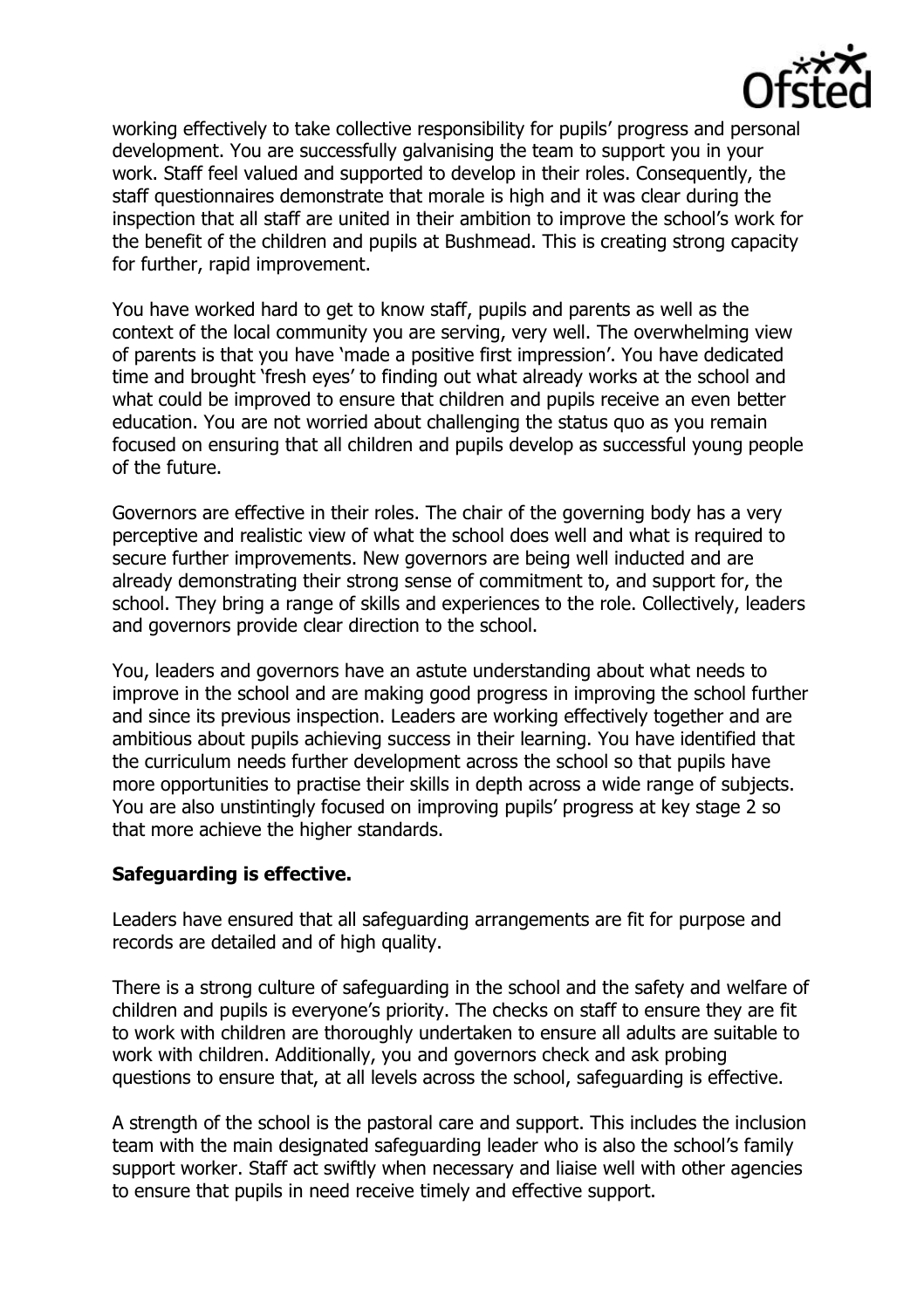

All staff receive regular and appropriate training in keeping pupils safe from a variety of risks, including those related to online safety, and extremism and radicalisation. Staff also receive timely safeguarding updates to meet any new requirements. Additionally, staff know what to do if they have any concerns about a pupil's well-being and are steadfast in their knowledge that that they are all responsible and accountable for children and pupils' safety and protection.

# **Inspection findings**

- $\blacksquare$  A focus during this inspection was to evaluate the capacity of the new leadership team to sustain the good standard of education seen during the previous inspection. This was because you have recently begun your headship, following in the footsteps of long-established and stable prior leadership.
- You report that you have felt extremely well supported during your first term. Governors worked diligently to secure a leader they considered best suited the needs of their school. In making this decision, governors then planned carefully your induction and transition into the role. As a result, you have settled well and already have had a positive impact on the school's performance and work.
- The local authority is providing effective support and advice to ensure that you have access to any specialist guidance or resources you request in order to successfully work on the identified priorities you have highlighted.
- Your well-considered induction to Bushmead has ensured that you have already gained a confident grasp on the school's performance. You demonstrate the passion and knowledge to rapidly secure further improvements. Subsequently, the change of leadership is positively sustaining and enhancing a high-quality education for the children and pupils.
- Another line of enquiry during this inspection was to check how leaders are ensuring that the quality of teaching and learning is consistently effective so children and pupils achieve well. This was an area to continue to improve following the previous inspection.
- You have not wasted any time getting to know how effective teaching and learning are at Bushmead. You have already established raised expectations by implementing rigorous 'teaching reviews' that comprise of a variety of activities that 'look at learning' to check the quality of teaching and learning. Areas of strength are celebrated and shared with other staff and actions to improve are clearly identified. Feedback to teachers is also given and followed up soon after to ensure that teachers are taking notice of guidance and developing their practice quickly.
- You have introduced a carefully chosen, coherent whole-school approach to monitoring that all leaders and teachers understand. As a result, in a short time, the effectiveness of increased, focused monitoring is clearly evident and it is serving to develop teachers well, consequently improving pupil outcomes.
- Linked to the effectiveness of teaching and learning, another specific line of enquiry I had focused upon was the progress pupils make, particularly in key stage 2. This is because results of national assessments and tests indicate that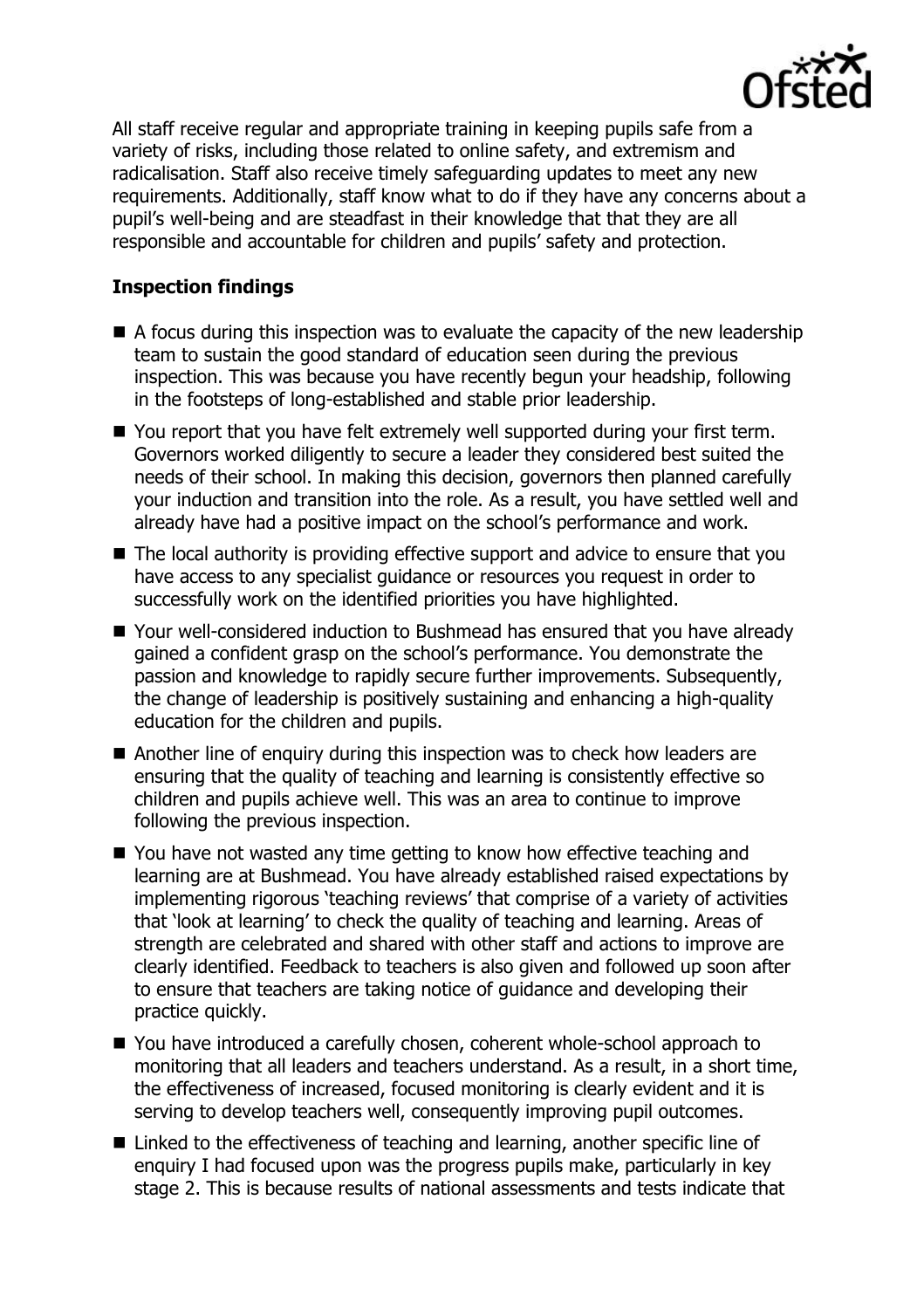

children in Reception and pupils in key stage 1 attain well and make consistently good progress. However, results at the end of key stage 2 indicate that pupils do not always make the progress they are capable of from their starting points on entry to Year 3 through to the end of Year 6. Although pupils leave Year 6 attaining at or above national average in reading, writing and mathematics, the progress they make to do this is not as good as it could and should be.

- You had already identified that, over time, pupils' achievement is strong in reading, writing and mathematics by the end of key stage 1. In key stage 2, however, you identified quickly upon arrival at the school that pupils are capable of more rapid progress. As a result, you have raised expectations of staff and are rapidly improving provision to accelerate pupils' progress across key stage 2.
- The school's most current assessment information shows that leaders and teachers are working closely together to set more challenging and aspirational targets for pupils. Recent monitoring shows they are also making more precise checks on the progress pupils are making, and identifying actions to support those who they know can do even better. As a result, there is evidence that key stage 2 pupils are making better progress.
- You also undertook an extensive and detailed audit of the curriculum provision, especially about how well pupils' core skills of literacy and numeracy were being developed. You took action to develop the curriculum so that pupils had more opportunities to practise their new skills in a broader curriculum. This is starting to support pupils in lessons to develop skills in more depth, especially in key stage 2.
- The final line of enquiry for this inspection focused on the effectiveness of the provision for pupils who have special educational needs (SEN) and/or disabilities. This was because, although pupils in key stage 1 achieve well, the small group of pupils who have SEN and/or disabilities do not appear to have done as well as others.
- Again, you are very aware of what the assessment information tells you about the achievement of pupils who have SEN and/or disabilities. Consequently, you have already evaluated the provision for these pupils while carrying out your monitoring. You conclude that there may have been an over reliance of the pupils on adult support and, additionally, the deployment of additional adults has not been as effective as it could be in order to maximise the progress of pupils who have SEN and/or disabilities.
- **Following this discovery early on, you and the special educational needs** coordinator (SENCo) have already started to provide additional training and support to teachers about how best to use teaching assistants and to effectively utilise the many strengths of the support staff to best help children and pupils.
- During the inspection, both inspectors saw examples of teaching assistants being well deployed in class and effectively supporting children and pupils. All adults show they are very keen to work hard and be the best they can in their roles. This was clearly evidenced throughout the inspection and, as a consequence, the pupils they were working with were moving forward well in their learning. In addition, when we scrutinised children's and pupils' written work, it was clear that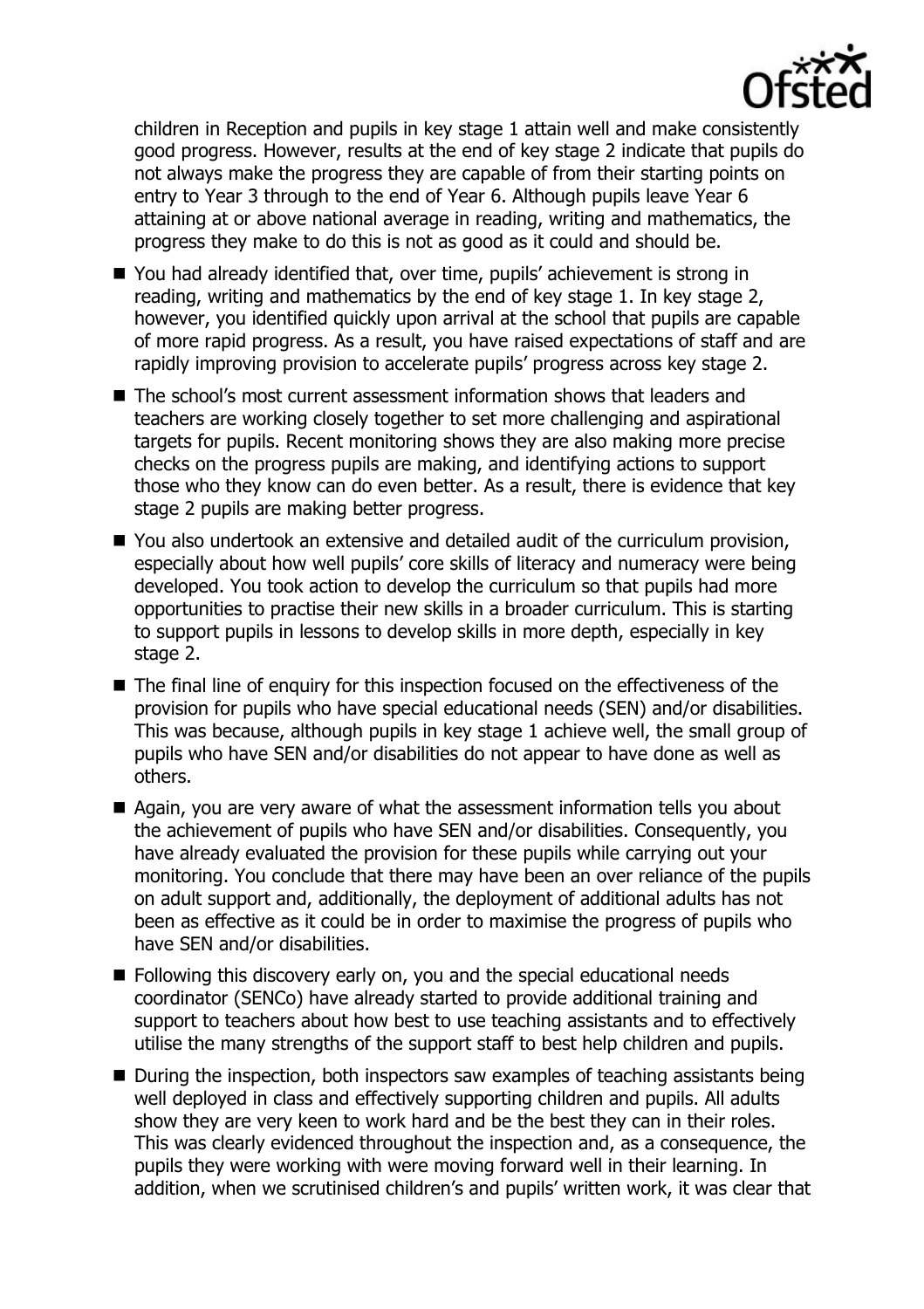

pupils who have SEN and/or disabilities are making good progress this year.

■ This ethos and attitude, alongside you and your leaders' support and encouragement, is leading to all adults focusing on learning and this is successfully leading to an increase in the amount of progress pupils who have SEN and/or disabilities make.

#### **Next steps for the school**

Leaders and those responsible for governance should ensure that:

- $\blacksquare$  their work to develop the curriculum continues to give pupils more opportunities to practise skills and demonstrate their knowledge and understanding in the wider curriculum subjects
- **P** pupils' progress continues to quicken in key stage 2 so that an increasing proportion of pupils reach the higher standards they are capable of in reading, writing and mathematics by the end of Year 6.

I am copying this letter to the chair of the governing body, the regional schools commissioner and the director of children's services for Luton. This letter will be published on the Ofsted website.

Yours sincerely

Tracy Fielding **Her Majesty's Inspector**

### **Information about the inspection**

I discussed with you the lines of enquiry for this inspection, the school's internal evaluation of its performance, plans for future improvement, and information about current pupils' progress and attainment.

Meetings were held with you, your deputy headteacher and four assistant headteachers (two of whom also held the roles of SENCo and curriculum leader). I also met with the chair of the governing body while Andrew Maher, my team inspector, held a telephone conversation with another governor.

I met with the local authority representative to discuss how the local authority supports the school.

Andrew Maher met with a group of pupils and heard a couple of pupils read. He discussed their reading habits and evaluated how well they apply their phonics knowledge to their reading.

I gathered a range of evidence to evaluate the capacity of leadership and management and the quality of teaching, learning and assessment. This included a tour of the school and visits to classrooms by both inspectors.